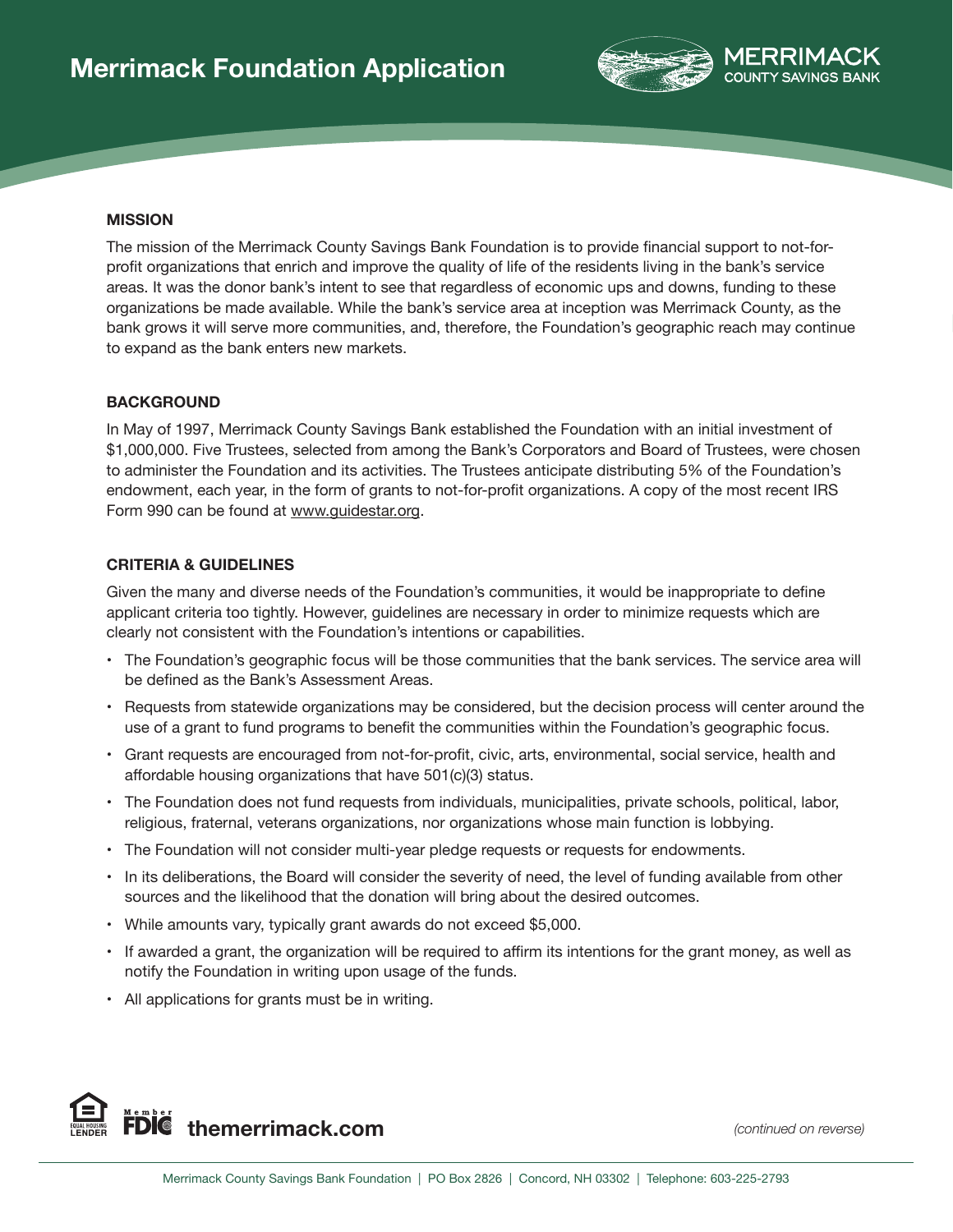## **APPLICATION PROCESS**

In order to assure fairness, consistency and as much objectivity as possible in the grant allocation process, all grant requests will be accepted on a common basis. Five (5) copies of the entire application package are required. A grant request will not normally be considered by the Board unless it includes, at a minimum:

- The Grant Request Application Form.
- A one to three page description of the applying organization and the program(s) to be funded by the grant.
- An explanation of the governance structure of the organization, including the organization's executive staff and Board of Trustees.
- The amount requested. Organizations are required to submit a project/program budget. Other funding sources (if any) should be noted, as well as an explanation of how the funds will be used should the full grant request not be granted.
- A copy of the organization's 501(c)(3) determination letter and a statement that your organization currently qualifies as such, and that you are in compliance with reporting requirements of the Charitable Trust Division of the NH Attorney General's Office.
- The name of a contact person for questions and response.

Applications must be complete in order to be considered. Complete applications should be submitted to:

Merrimack County Savings Bank Foundation Attn: C. Scheiner P.O. Box 2826 Concord, NH 03302-2826

## **APPLICATION TIMING**

There will be one scheduled funding period each year. Applications for this period will be accepted during the month of September. **October 1st** will be the last date of acceptance for that year's grant consideration. Application requests and information will be received, on behalf of the Foundation, by the Foundation's Secretary or his/her designee. The Foundation's Secretary will review applications for completeness of materials and appropriateness of requests for the Foundation's purpose. Organizations should expect a response to their application six to eight weeks after the submission deadline.

Merrimack County Savings Bank's Assessment Areas

Allenstown Andover Boscawen Bow Bradford **Canterbury Chichester** Concord

**Danbury Dunbarton** Epsom Franklin **Henniker** Hill **Hollis** Hooksett

Hopkinton Hudson Loudon Merrimack Nashua New London **Newbury** Northfield

Pembroke Pittsfield **Salisbury Sutton** Warner **Weare Webster** Wilmot